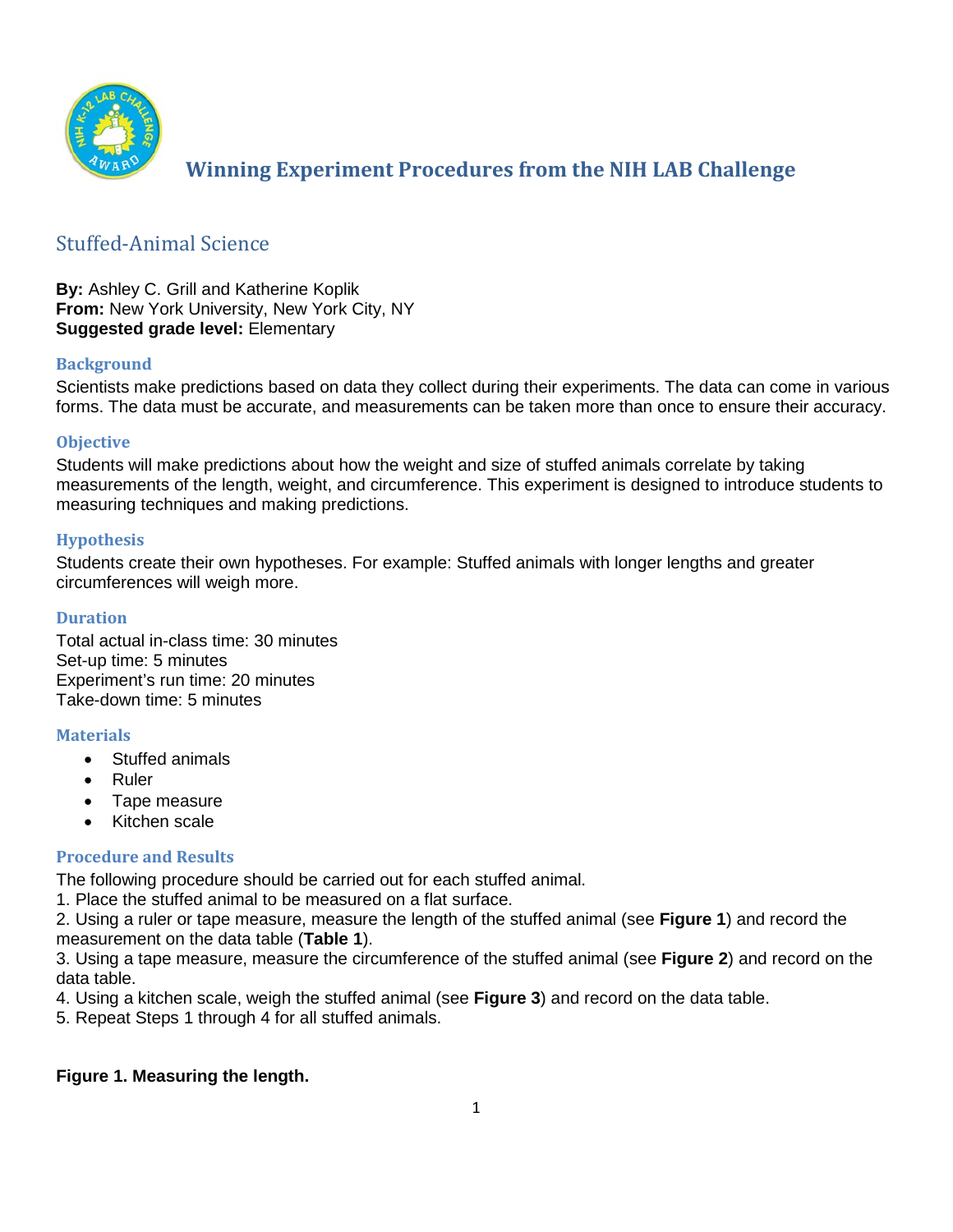

**Figure 2. Measuring the circumference.**



**Figure 3. Weighing using a kitchen scale.**



**Sample Table 1. Results from an actual stuffed-animal experiment.**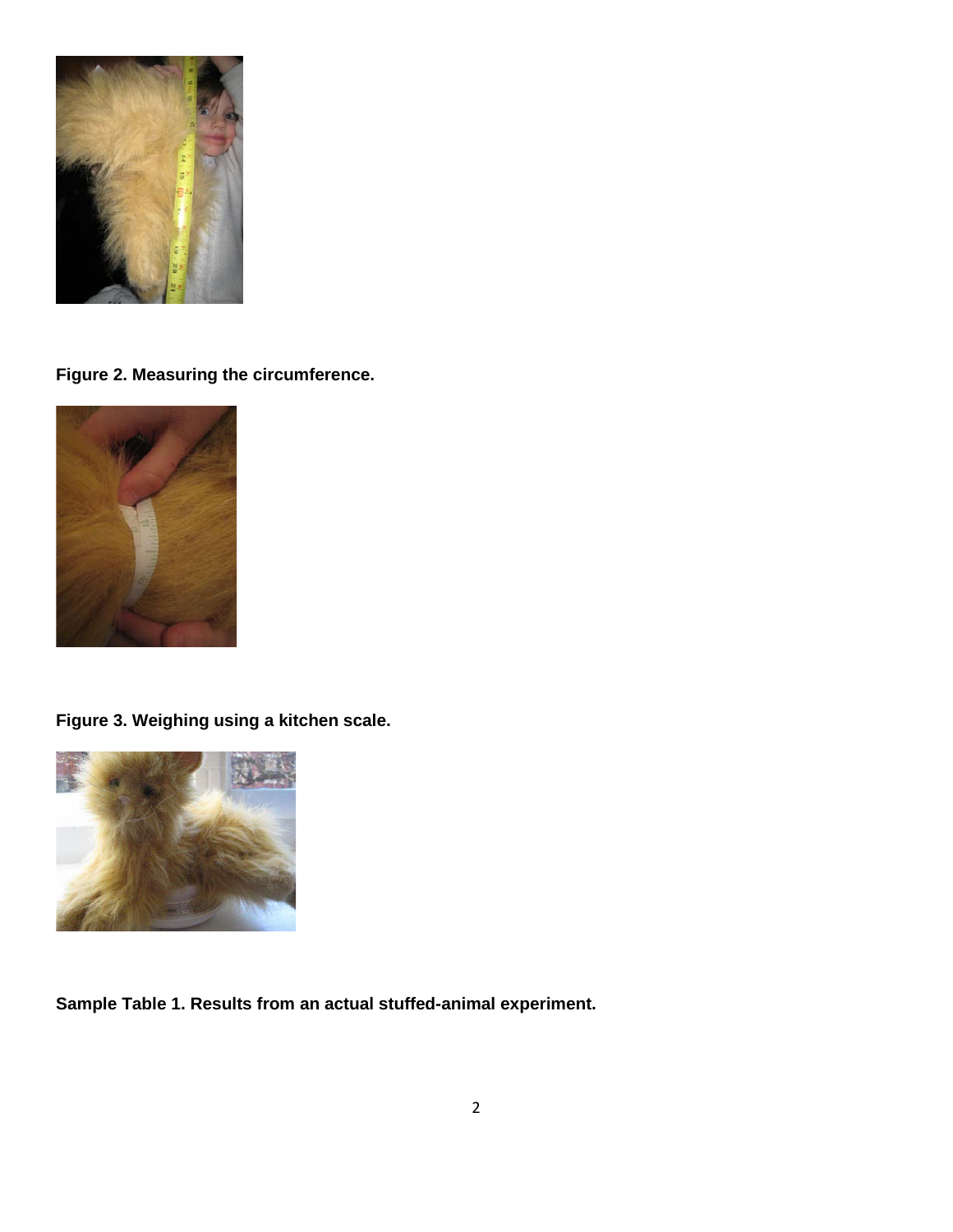| <b>Stuffed-animal name</b> | Length         | <b>Circumference</b> | Weight   |
|----------------------------|----------------|----------------------|----------|
|                            |                |                      |          |
| Ríngo                      | 21 inches      | 11 inches            | 11ounces |
|                            |                |                      |          |
| Daddy Cat                  | 10 inches      | 5 inches             | 4 ounces |
|                            |                |                      |          |
| Ríngey                     | 18 inches long | 12 inches            | 5 ounces |

## **Data Analysis**

After recording the data, students should revisit their hypothesis to see if their prediction was correct. In this example, students should look over the measurements and see whether there is any correlation between the length and circumference and the weight of the stuffed animals.

## **Conclusions**

Students will make their own conclusions on the basis of the data they collected. In this example, they could conclude that based on the data taken from this experiment, the stuffed animals with greater lengths and circumferences weigh more than those stuffed animals with shorter lengths and circumferences.

*Note:* Not every experiment done with stuffed animals of varying sizes will have the same results.

**Relevant OSE Supplement**

*Open Wide and Trek Inside*

*[Updated 6/11/12; revised by Carla Easter]*